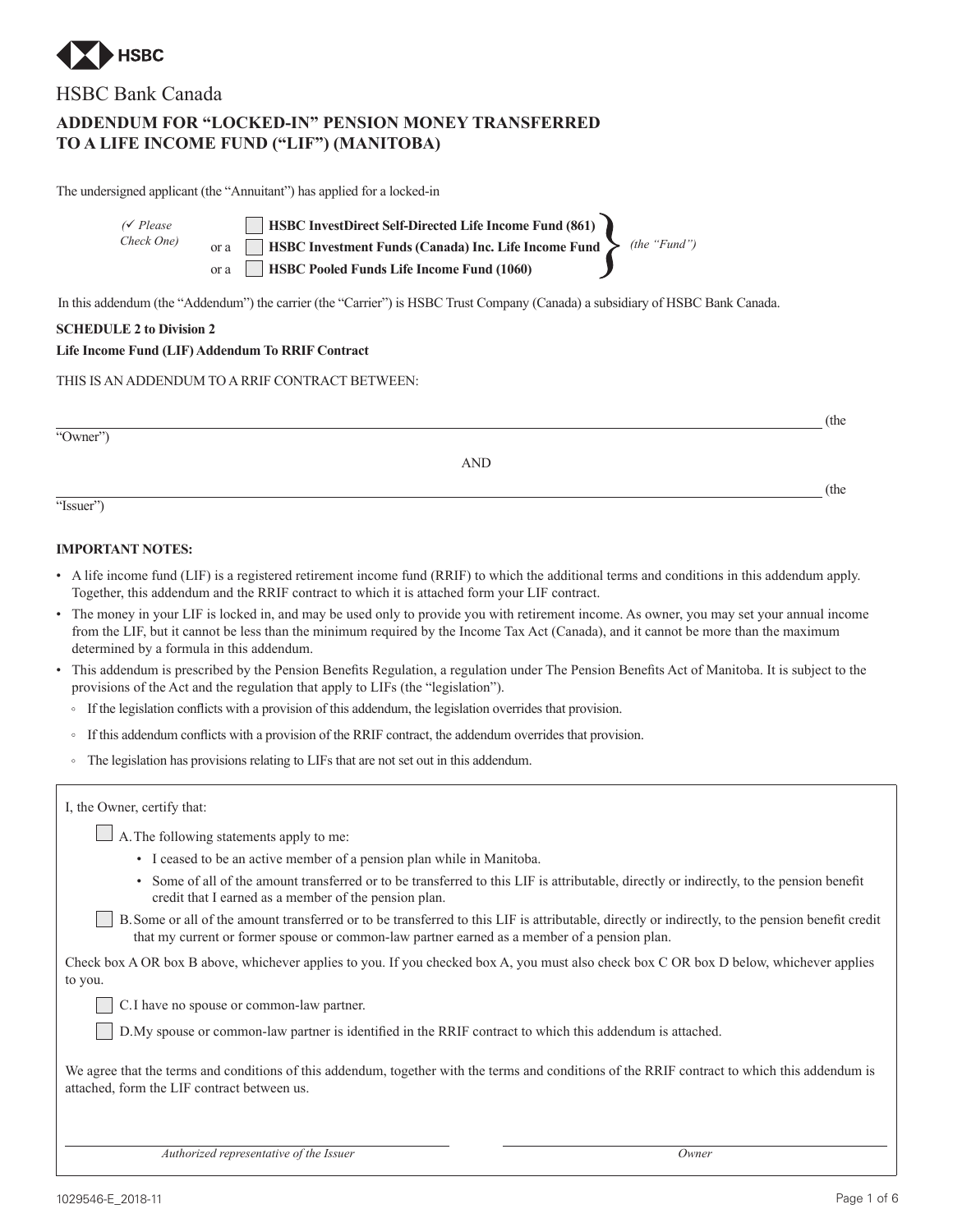# **GENERAL PROVISIONS**

#### **Interpretation**

**1(1)** The following definitions apply in this addendum, except where the context otherwise requires.

> **"Act"** means *The Pension Benefits Act* of Manitoba, as from time to time amended. (« Loi »)

**"Issuer"** means the financial institution named on the first page of this addendum as the Issuer. (« émetteur »)

**"legislation"** means the Act and the regulation. (« mesures législatives »)

**"LIF"** means the life income fund established by the Issuer for your benefit under this contract. (« FRV »)

**"regulation"** the *Pension Benefits Regulation*, as from time to time amended. (« règlement »)

**"RRIF contract"** means the RRIF contract to which this addendum is attached. (« contrat de FERR »)

**"transfer"** does not include payments to you as income under the LIF.

(« transfert »)

**"you"** means the individual named on the first page of this addendum as the Owner. (« vous »)

- **1(2)** This addendum uses other terms that are defined in the legislation. They have the same meaning here as in the legislation.
- **1(3)** Unless the context otherwise requires, a reference in this addendum to a page or provision is a reference to that page or provision of this addendum.
- **1(4)** You are
	- (a) a **"member-owner"**, if you checked Box A on page 1; or
	- (b) a **"non-member owner"**, if you checked Box B on page 1.

#### **When addendum takes effect**

- **2(1)** Subject to subsection (2), this addendum takes effect
	- (a) when the RRIF contract is signed by you and the Issuer, if the addendum is completed and attached to the contract at the time of signing; or
	- (b) when the addendum is completed and attached to the contract with your written authorization, if it is attached to the contract after the contract is signed.
- **2(2)** If you are a member-owner with a spouse or common-law partner, this addendum does not take effect, and no money may be transferred to your LIF, until the Issuer receives a copy of a joint pension waiver signed by your spouse or common-law partner.

#### **Manitoba locked-in money**

- **3(1)** Only Manitoba locked-in money may be transferred to or held in your LIF.
- **3(2)** Money may be transferred or withdrawn from your LIF only as required or permitted by this addendum or the legislation.
- **3(3)** You may not assign this LIF or any of your rights under this contract to any person, except as required or permitted by this addendum or the legislation.

# **Protection of retirement income**

**4** No money or investments in this LIF can be seized, attached or otherwise taken by any creditor, except

- (a) to enforce a maintenance order against you; or
- (b) if you are a member-owner with a spouse or common-law partner, to enforce a division of your pension benefit credit on a breakdown of your relationship.

#### **LIF to be registered and administered as a RRIF**

- **5(1)** The Issuer must register this LIF as a RRIF, and must ensure that it continues to qualify for registration as a RRIF.
- **5(2)** Money in this LIF is to be invested in accordance with the investment rules applicable to RRIFs and in accordance with the regulation.

## **Issuer is and will remain registered**

- **6** The Issuer
	- (a) warrants that it is registered, as required by the regulation, in relation to LIF contracts; and
	- (b) agrees to take all reasonable steps to ensure that it will remain registered for the duration of this contract.

## **Fiscal year**

**7** The fiscal year for this LIF is the calendar year.

## **Annual statement**

- **8** Within 60 days after the beginning of each year, the Issuer must provide you with a statement that contains the following information:
	- (a) the amounts of any transfers to, or transfers from, the LIF during the previous year;
	- (b) the income and gains, net of losses, earned by the LIF during the previous year;
	- (c) the amounts paid to you out of the LIF in the previous year;
	- (d) the amount and nature of any fees charged to the LIF during the previous year;
	- (e) the LIF account balances at the beginning and at the end of the

previous year;

- (f) the minimum amount that must be paid to you out of the LIF during the current year;
- (g) the maximum amount that may be paid to you out of the LIF during the current year, which is determined according to sections 18.2 or 18.3;
- (h) instructions for you to notify the Issuer about how much to pay you out of the LIF during the current year, and when to pay it.

# **Statement before and after transfer**

- **9(1)** If an amount has been transferred from the LIF, or becomes transferable as of a specified date, the Issuer must prepare a statement showing the LIF account balance as of the date of the transfer or the specified date.
- **9(2)** The Issuer must provide the statement
	- (a) to you, if you are transferring the amount to another vehicle;
	- (b) to you and your spouse or common-law partner (or former spouse or common-law partner), if the transfer is being made to effect a division of your pension benefit credit because of a breakdown in your relationship; or
	- (c) to the person entitled to the death benefit under the LIF (your surviving spouse or common-law partner, your designated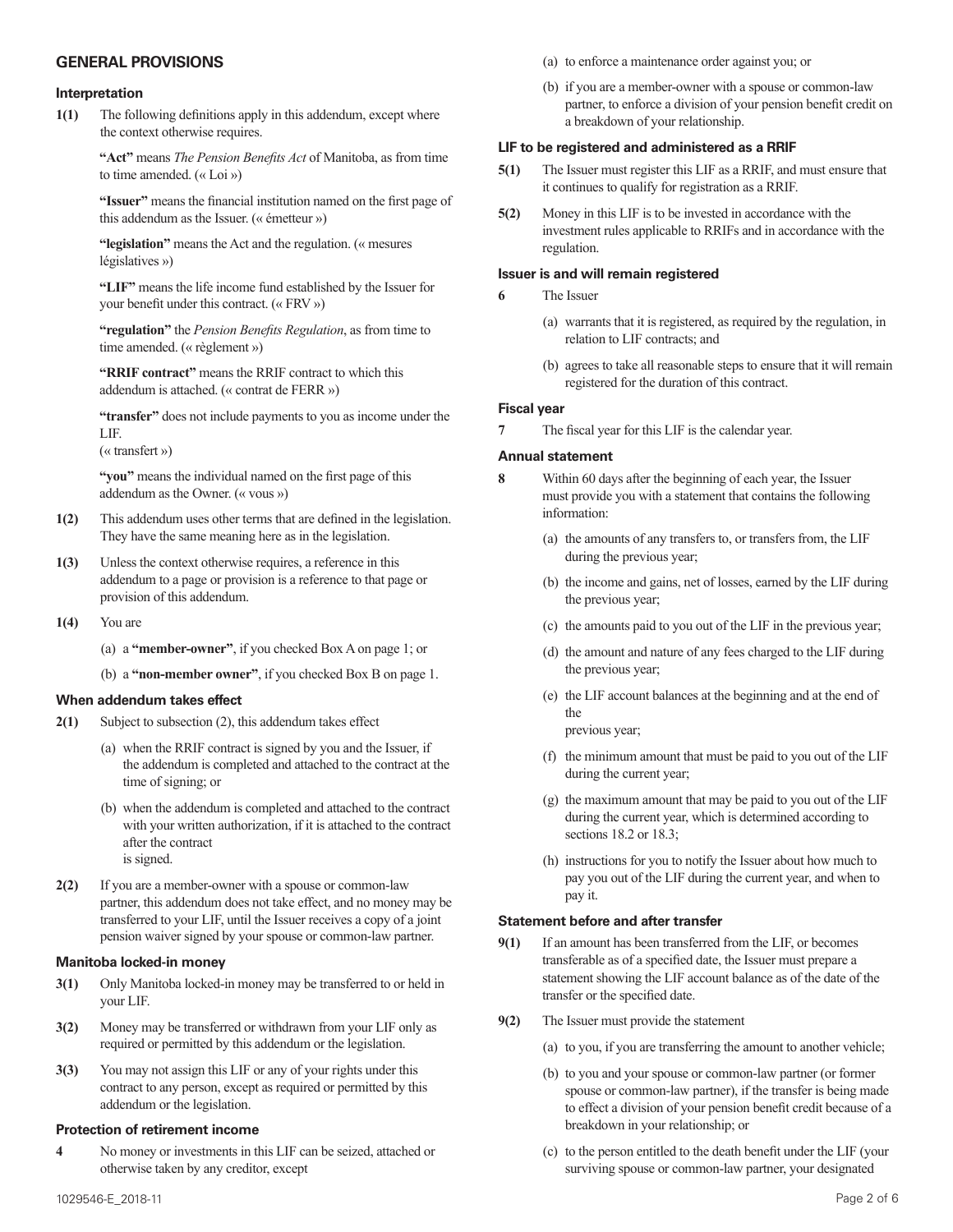beneficiary or your estate, as the case may be), if the transfer is made because of your death.

# **LIF TRANSFERS**

# **Permitted transfers to LIF**

- **10** An amount may be transferred to this LIF only from
	- (a) a pension plan under one of the following provisions of the  $Act$ 
		- (i) if you are a member-owner, subsection 21(13.1) (transfer to LIF after ceasing active membership), or
		- (ii) if you are a non-member-owner, subsection 21(26.2) (transfer by surviving spouse or common-law partner on pre-retirement death) or clause 31(4)(b) (transfer by person entitled to division of pension benefit credit);
	- (b) another LIF, or a LIRA or LRIF to which no amount has been transferred or contributed other than Manitoba locked-in money;
	- (c) a VB account; or
	- (d) an RRSP to which no amount has been transferred or contributed other than Manitoba locked-in money.

# **Permitted transfers to other vehicle**

- **11** An amount may be transferred from this LIF only to
	- (a) another LIF;
	- (b) a pension plan;
	- (c) a VB account;
	- (d) a LIRA;
	- (e) a prescribed RRIF; or
	- (f) an insurer to purchase a life annuity contract.

# **Restriction against splitting LIF**

**12** You may not transfer an amount from this LIF if, as a result of the transfer, the amount transferred or the amount remaining in the LIF would be eligible for withdrawal under Division 6 of Part 10 (commutation of small pension and withdrawals of small LIRAs, LIFs and LRIFs).

#### **Issuer's duties when transferring to another vehicle**

- **13(1**) Before transferring an amount from the LIF to another vehicle, the Issuer must
	- (a) be satisfied that
		- (i) in the case of a transfer to a LIRA or another LIF, the issuer of the LIRA or LIF is registered with the Superintendent of Pensions as an issuer of that type of vehicle,
		- (ii) in the case of a transfer to a pension plan, the transfer is permitted by the terms of the plan, or
		- (iii) in the case of a transfer to an insurer, the transferred amount will be used only to purchase a life annuity contract;
	- (b) advise the issuer or administrator of the other vehicle that the amount being transferred is Manitoba locked-in money,
	- (c) be satisfied that the issuer has ascertained that receiving financial institution or pension plan administrator will treat the money as Manitoba locked-in money,
- (d) if you are a member-owner with a spouse or common-law partner, provide to the issuer or administrator of the other vehicle a copy of any consent or waiver provided by your spouse or common-law partner in relation to the LIF;
- (e) if you have previously made a one-time transfer under section 21.4 of the Act or Division 4 of Part 10 of the regulation, provide to the issuer or administrator of the other vehicle a copy of any statement from the Superintendent of Pensions received by the Issuer in relation to that transfer; and
- (f) provide you with the statement required by section 9 (statement before and after transfer).
- **13(2**) When transferring an amount from the LIF to another vehicle as permitted by section 11, the Issuer must comply with the applicable provisions of the legislation and the *Income Tax Act* (Canada).

## **Liability for failure to comply**

**14** If the Issuer transfers an amount out of the LIF in contravention of the legislation or this addendum, the Issuer may be required by the legislation to provide, or fund the provision of, benefits that could have been provided under the LIF if the transfer had not occurred.

## **Transfer of securities**

**15** When an amount is to be transferred from the LIF to the issuer or administrator of another vehicle, the Issuer may, with your consent, effect the transfer by transferring transferable securities held by the LIF.

# **YOUR INCOME FROM THE LIF**

# **When do your income payments begin?**

**16** The Issuer must begin making payments to you out of the LIF no later than December 31 of the year following the year in which the LIF was established.

#### **You set your annual income from the LIF**

- **17(1**) Within 60 days after the beginning of each year, you will receive the annual statement described in section 8. Within 60 days after receiving that statement, you must notify the Issuer in writing of the total amount to be paid to you out of the LIF for the year.
- **17(2**) If the Issuer guarantees a rate of return for the LIF for a period longer than a year, your notice for the first year of the period must specify the total amount to be paid in each year that ends at or before the end of the period for which the rate of return is guaranteed.
- **17(3**) The amount that you set as your income from the LIF for the year must be
	- (a) not less than the minimum amount that the *Income Tax Act* (Canada) requires you to be paid; and
	- (b) subject to that minimum, not more than the maximum amount determined for the year under section 18.

Subject to those minimum and maximum amounts (which will be set out in your latest annual statement), you may revise the amount at any time during the year by written notice to the Issuer.

- **17(4**) If you fail to specify the amount to be paid for the year, the Issuer will pay you the minimum amount before the end of the year.
- **17(5**) In the first year of this contract, you are not required to receive a minimum amount unless the amount transferred to this contract was transferred from another LIF. In that case, in the year of the transfer you will continue to be paid amounts that you were being paid for that year under the other LIF.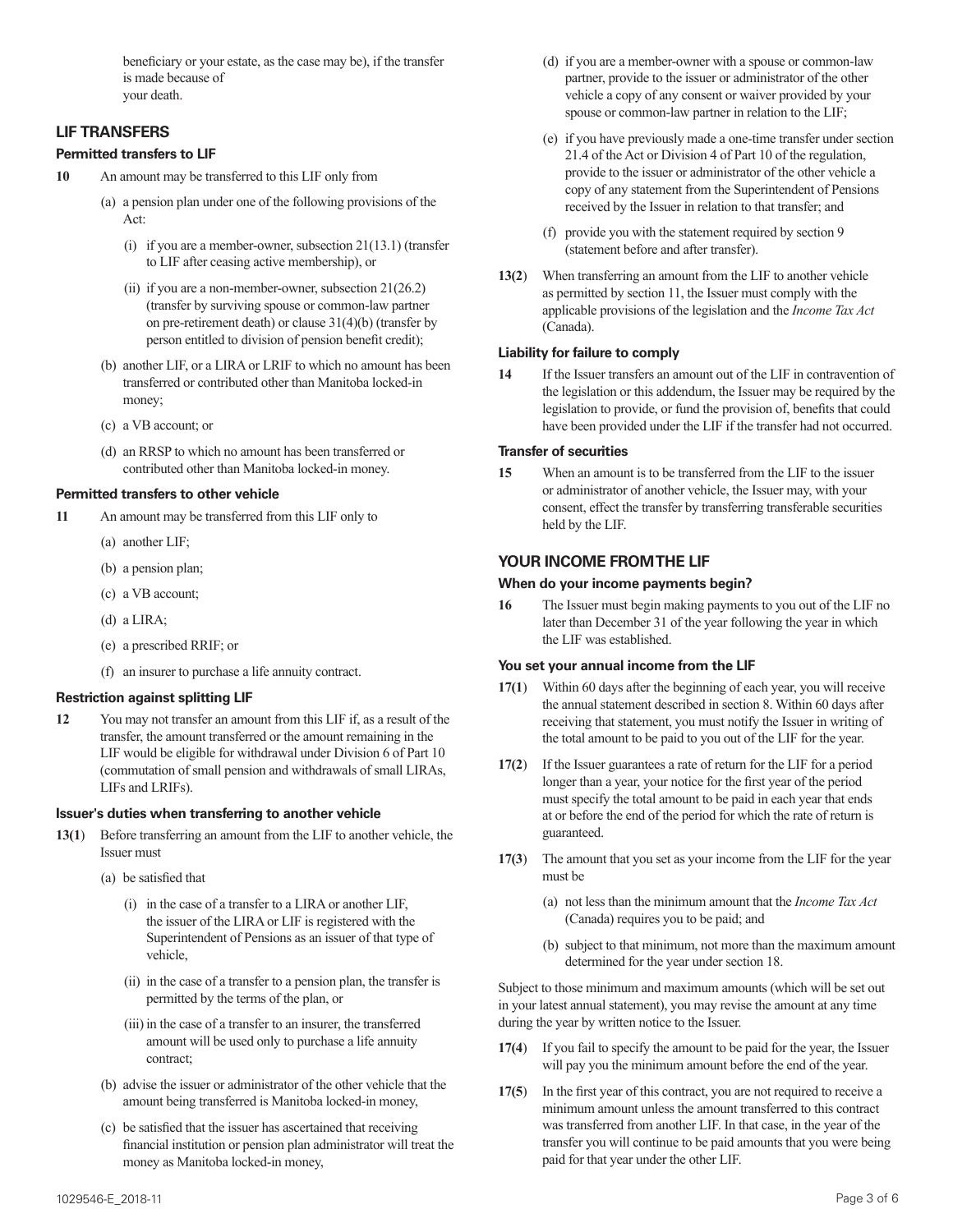#### **Your maximum annual income from the LIF**

- **18(1**) Subsection (2) applies when the rate of return for the LIF is not guaranteed beyond the end of the year. If the LIF's rate of return is guaranteed for a multi-year period, subsection (2) applies to the first year of the period, and subsection (3) applies to each year of the period after the first year.
- **18(2**) The total of the amounts to be paid to you out of the LIF for a fiscal year must not exceed the amount determined by clause (a) or the amount determined by (b), whichever is greater:
	- (a) the amount determined by the following formula:

Maximum amount  $=M \times B1/B2$ 

In this formula,

- **F** is the factor (from the table at the end of this addendum) that corresponds to the reference rate for the year and your age at the end of the immediately preceding year,
- **B** is the balance of the LIF at the beginning of the year,
- **T** is the total of all amounts transferred to the LIF in the year, other than amounts transferred directly or indirectly from another LIF, an LRIF or a VB account;
- (b) the total of
	- (i) the income and gains, net of losses, earned in the LIF in the immediately preceding year, and
	- (ii) 6% of all amounts transferred to the LIF during the current year, other than amounts transferred directly or indirectly from another LIF, an LRIF or a VB account.
- **18(3**) The total of the amounts to be paid to you out of the LIF for the second or subsequent fiscal year of a multi-year period for which the LIF's rate of return is guaranteed must not exceed the maximum determined by the following formula:

Maximum amount =  $M \times B1/B2$ 

In this formula,

- **M** is the maximum amount payable to you for the first year of the multi-year period (which is determined under subsection 18(2);
- **B**, is the LIF balance at the beginning of year;
- **B**, is the reference balance as at the beginning of the year, calculated as
- (a) the reference balance as at the beginning of the previous year, minus M,

plus

(b) the amount determined under clause (a) multiplied by the reference rate for the year, if it is one of the first 16 fiscal years of the LIF, or by 6% in any other case.

For the purpose of clause (a), in determining the maximum payable in the second year of the multi-year period, the reference balance as at the beginning of the previous year is the LIF balance at the beginning of the period.

**18(4**) If the maximum determined under subsection (2) or (3) is less than the minimum amount that the *Income Tax Act* (Canada) requires you to receive from the LIF, you must be paid the minimum.

- **18(5**) For the purpose of subsections (2) and (3), **"reference rate"** for a year means the greater of 6% and the percentage determined for the year by
	- (a) adding 0.5% to the average yield as at November 30 of the immediately preceding year, as published by the Bank of Canada in the *Bank of Canada Review* and expressed as a percentage, for Government of Canada long-term bonds identified as CANSIM Series V 122487; and
	- (b) converting the rate determined under clause (a), based on semi-annual compounding of interest, to an effective annual rate of interest, and rounding it to the nearest multiple of 0.5%.

# **DEATH OF OWNER**

# **Death benefit**

- **19(1**) Upon your death, the balance in the LIF is payable as a death benefit to the person entitled to it under this section.
- **19(2**) The death benefit is payable to your surviving spouse or commonlaw partner if
	- (a) you are a member-owner;
	- (b) immediately before your death, you and your spouse or common-law partner were not living separate and apart from each other by reason of a breakdown in your relationship; and
	- (c) the Issuer has not received a death benefit waiver signed the spouse or common-law partner that has not been revoked.
- **19(3**) For the purpose of clause (2)(c), **"death benefit waiver"** includes the following:
	- (a) a waiver under section 20;
	- (b) a waiver under subsection 21(26.3) of the Act in respect of a pension benefit credit to which the balance in this LIF is directly or indirectly attributable; and
	- (c) a waiver under section 10.25 of Division 2 of Part 10 of the regulation in respect of a LIRA to which the balance in this LIF is directly or indirectly attributable.
- **19(4**) If the death benefit is not payable to your surviving spouse or common-law partner, it is payable to your designated beneficiary or, if you have not designated a beneficiary, to your estate.
- **19(5**) Within 90 days after receiving the necessary documentation, the Issuer must pay the death benefit as a lump sum to the person entitled to it. But, if that person is your spouse or common-law partner, he or she may, subject to the *Income Tax Act* (Canada), direct the Issuer to transfer it directly to an RRSP or RRIF, and the Issuer must transfer it accordingly.

# **Death benefit waiver**

- **20(1**) Your spouse or common-law partner may, before or after your death, waive his or her entitlement or potential entitlement to the death benefit in accordance with section 10.41 of Division 2 of Part 10 of the regulation (death benefit under LIF). Upon request by you or your spouse or common-law partner, the Issuer must provide the information and form required for the waiver.
- **20(2**) A death benefit waiver may be revoked by you and your spouse or common-law partner by signing a joint revocation of that waiver and filing it with the Issuer.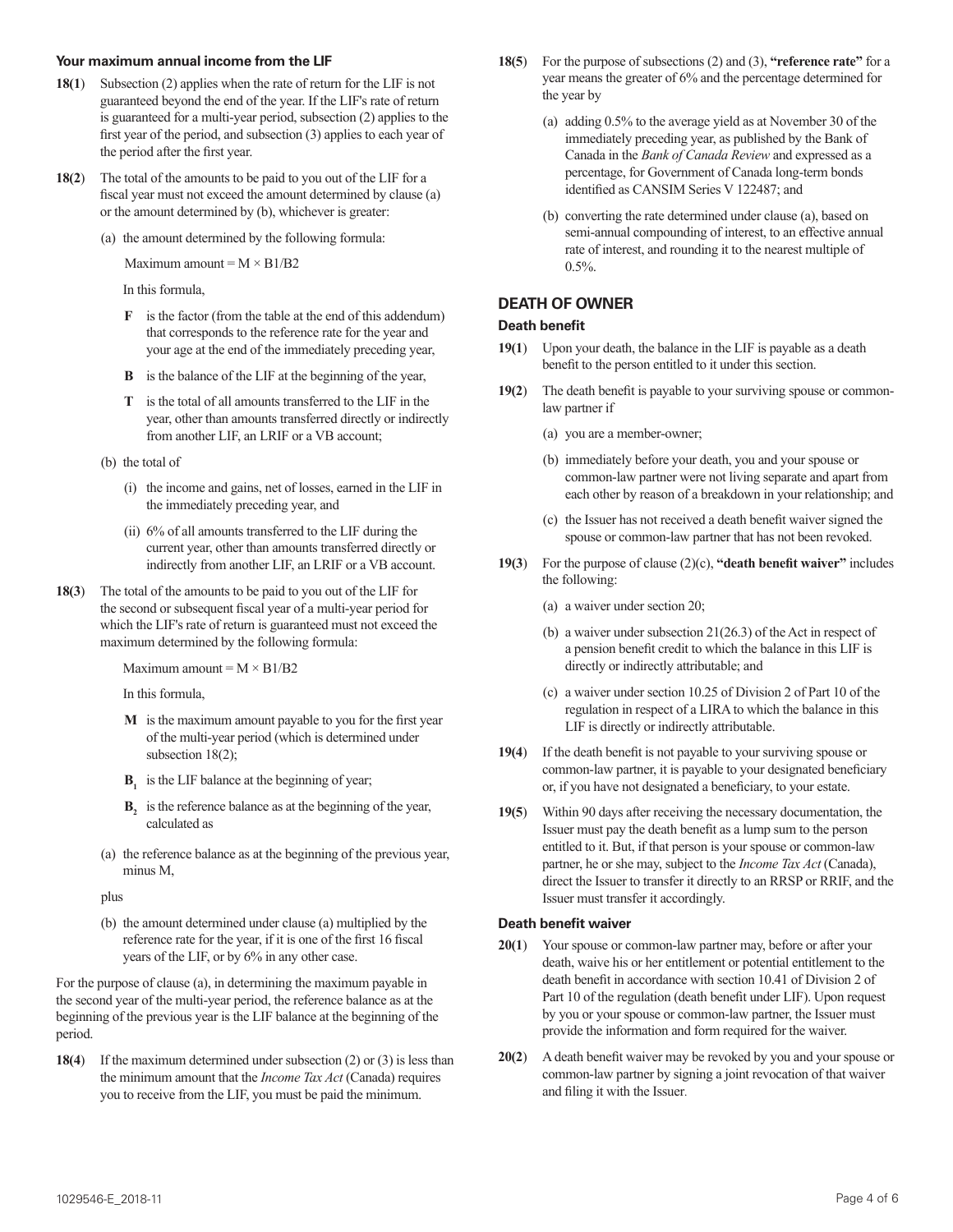# **LUMP SUM WITHDRAWALS**

## **Overview — when you may withdraw balance**

- **21(1**) Under the regulation, you might be entitled to withdraw the balance of your LIF in the following circumstances:
	- (a) you are a non-resident of Canada for the purposes of the Income Tax Act (Canada) and have had that status for at least two years *(see Division 5 of Part 10 of the regulation)*;
	- (b) the total of the Manitoba locked-in money in all your LIFs, LIRAs and LRIFs, plus interest at the prescribed rate to the end of the year in which you turn 65, is less than 40% of the YMPE for the year in which you apply for the withdrawal *(see Division 6 of Part 10 of the regulation)*;
- (c) you have a shortened life expectancy of less than two years *(see Division 7 of Part 10 of the regulation)*;
- (d) you are 55 or older and you make a request for a once in a lifetime withdrawal of up to 50% of the balance in your LIFs and pension plan, if the plan permits *(see Division 4 of Part 10 of the regulation)*.
- **21(2**) If any of these circumstances apply to you, you may request the Issuer to provide the information and forms necessary for you to apply for a withdrawal. Subject to the regulation, the Issuer must provide you with the relevant information and forms.